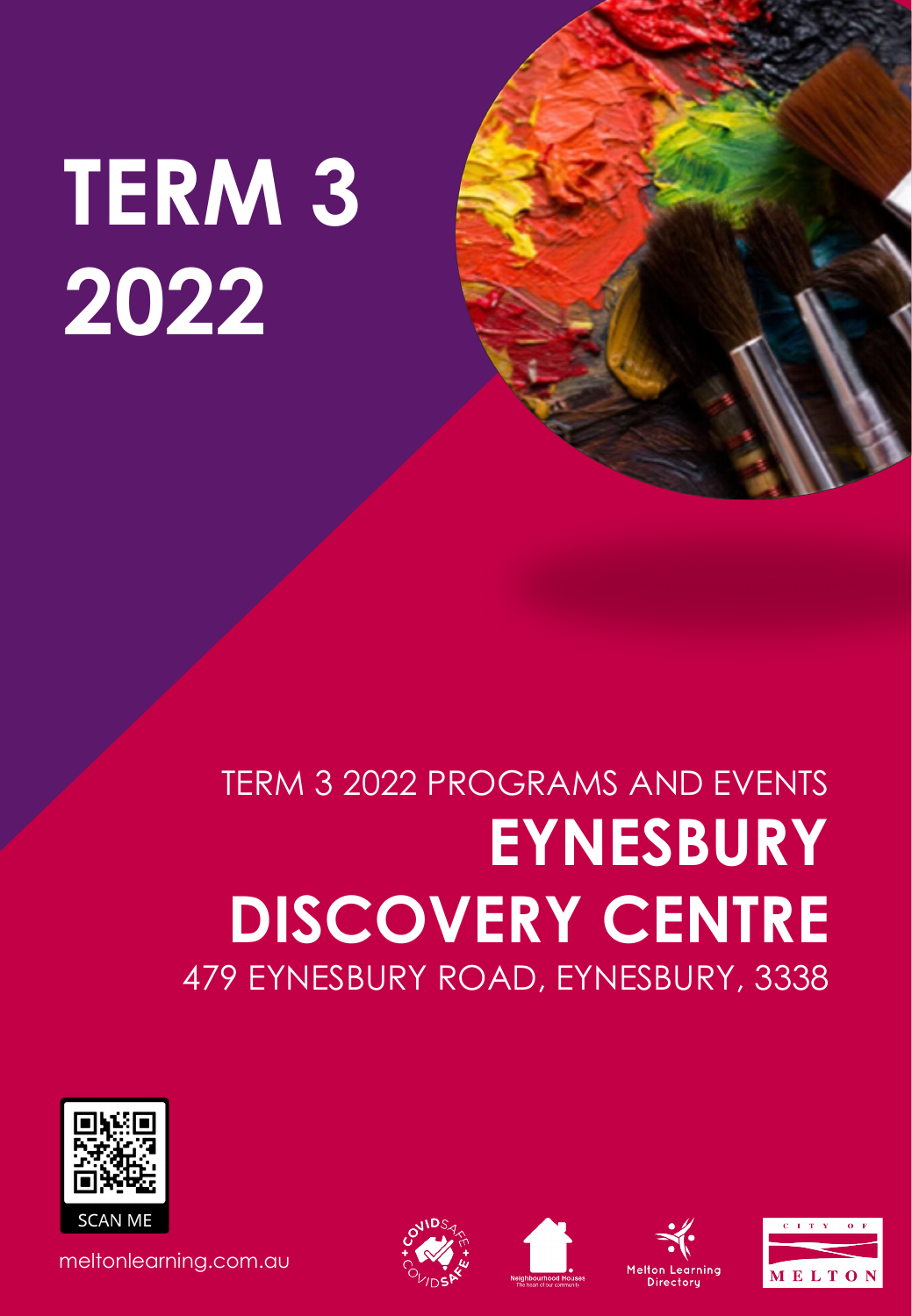# **TERM 3 2022** EYNESBURY DISCOVERY CENTRE



#### **SCHOOL HOLIDAY WORKSHOPS**

| <b>THURSDAY</b><br><b>30 JUN</b> | <b>THAT'S NOT RUBBISH!</b><br><b>TIME:</b> $10.30$ am $- 12$ pm<br><b>COST: \$10</b><br>Your child will learn how to recycle properly<br>and why it is important for planetary health.<br>This activity is centred on reducing waste<br>sent to landfill and re-purposing items to give<br>them a new life. Suitable for children aged<br>$9-12$ years. |
|----------------------------------|---------------------------------------------------------------------------------------------------------------------------------------------------------------------------------------------------------------------------------------------------------------------------------------------------------------------------------------------------------|
| <b>THURSDAY</b><br><b>30 JUN</b> | <b>SPEND WELL FOR TEENS</b><br><b>TIME:</b> 1.30 $pm - 3pm$<br><b>COST: \$15</b><br>Teens and their families will learn about<br>healthy ways teens can spend their money,<br>set up positive habits for saving and giving.<br>With these healthy habits your young adult<br>have control of their financial future while<br>helping the planet.        |
| WEDNESDAY<br>6 JUL               | <b>WATERFALL PAINTING</b><br><b>TIME:</b> $11$ am $- 12.30$ pm<br><b>COST: \$10</b><br>This hands-on workshop is designed to help<br>children develop creative thoughts, inspire<br>their imagination and encourage self-<br>expression. The class is kept small to allow<br>each child to receive the support that they                                |

individually need.

479 Eynesbury Road, Eynesbury, 3338 **BOOKINGS**: meltonlearning.com.au





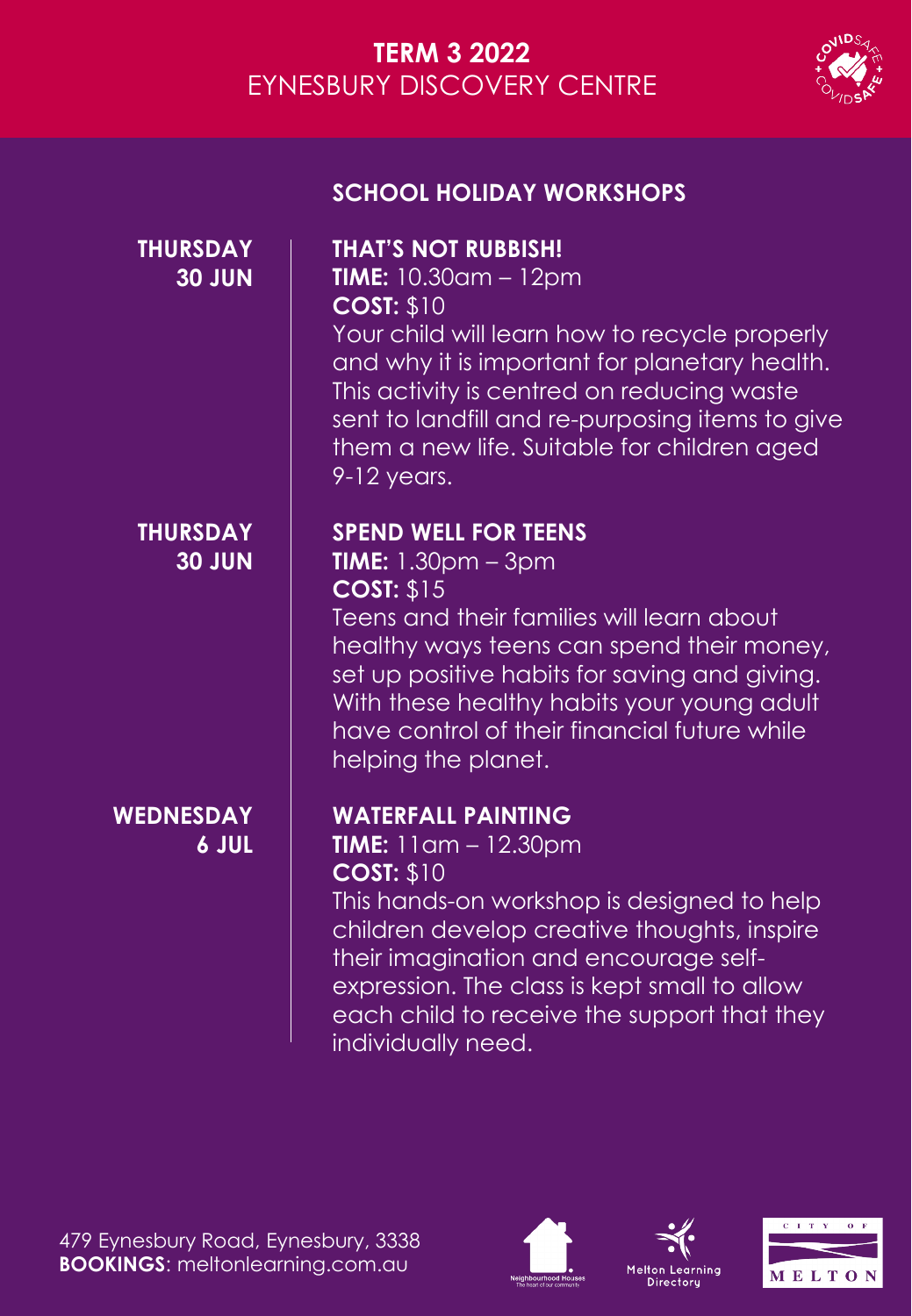### **TERM 3 2022** EYNESBURY DISCOVERY CENTRE



| <b>THURSDAYS</b><br>14 JUL - 15 SEP | <b>SOCIAL CRAFTING</b><br><b>TIME:</b> 12.30pm $-$ 3.30pm<br><b>COST: Gold coin</b><br>Come along and join like-minded women<br>sharing their crafting skills and be inspired by<br>others. Bring along your craft project and<br>relax in a fun, comfortable environment<br>overlooking the lake in Eynesbury.                                                                                                                                                                              |
|-------------------------------------|----------------------------------------------------------------------------------------------------------------------------------------------------------------------------------------------------------------------------------------------------------------------------------------------------------------------------------------------------------------------------------------------------------------------------------------------------------------------------------------------|
| <b>THURSDAYS</b><br>14 JUL - 15 SEP | <b>ART 4 KIDS</b><br><b>TIME:</b> $4pm - 5.30pm$<br><b>COST: \$85/\$77 Concession</b><br>Children will learn an assortment of<br>techniques and use a variety of materials<br>including charcoal, pencil, oil pastels,<br>watercolours, acrylics and more to create<br>their own masterpieces over an 8-week<br>period. The program is designed to help<br>children develop creative thought, inspire<br>imagination and encourage self-expression.<br>Suitable for children 8-12 years old. |
| <b>SATURDAY</b><br><b>6 AUG</b>     | <b>GREEN GALS</b><br><b>TIME:</b> $10am - 11.30am$<br><b>COST: \$15</b><br>This special workshop delves into how we<br>can be more sustainable with our cosmetics,<br>face and body products. See how to turn<br>everyday household items into wonderful,<br>inexpensive natural cosmetics and skin care<br>products.                                                                                                                                                                        |





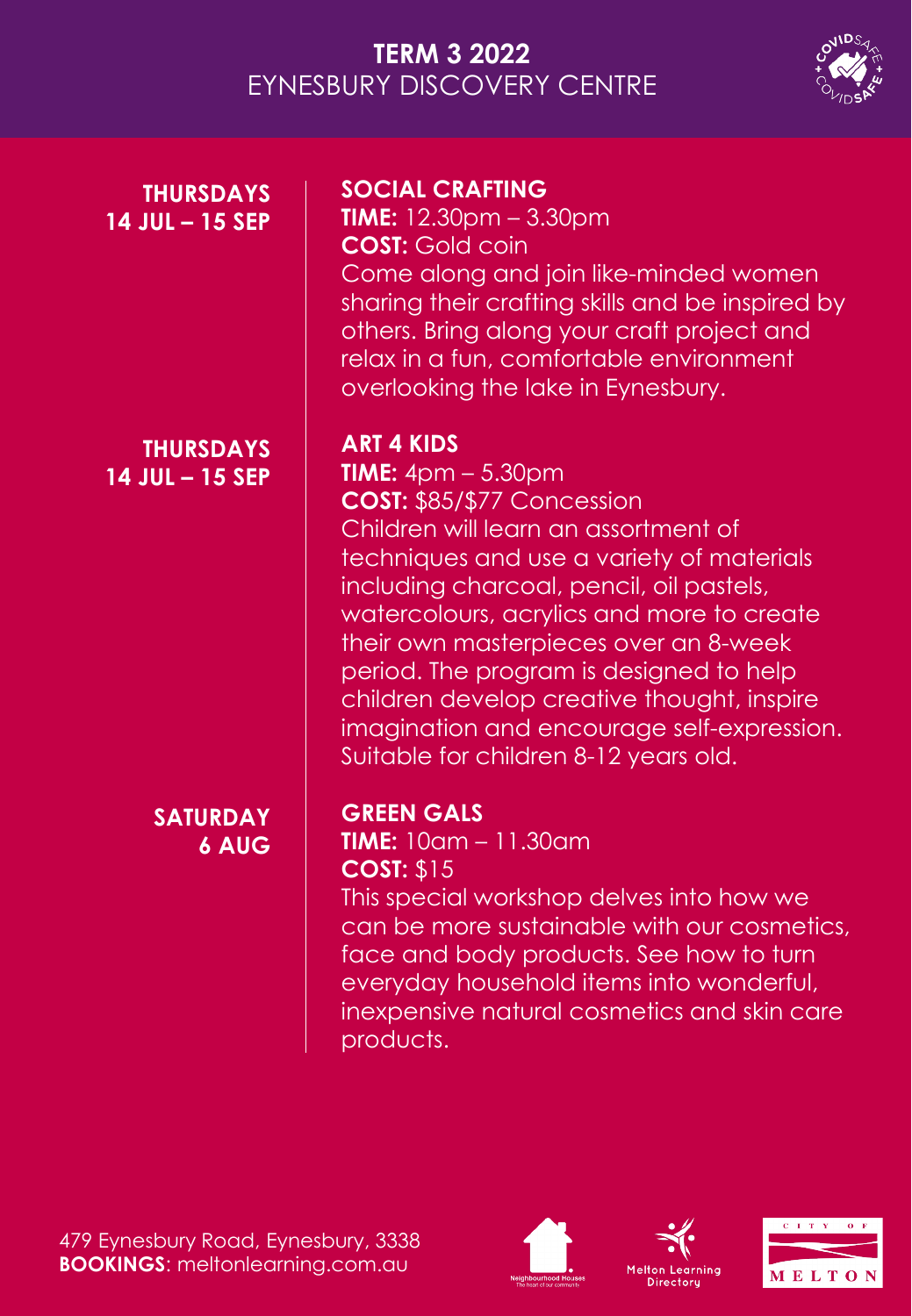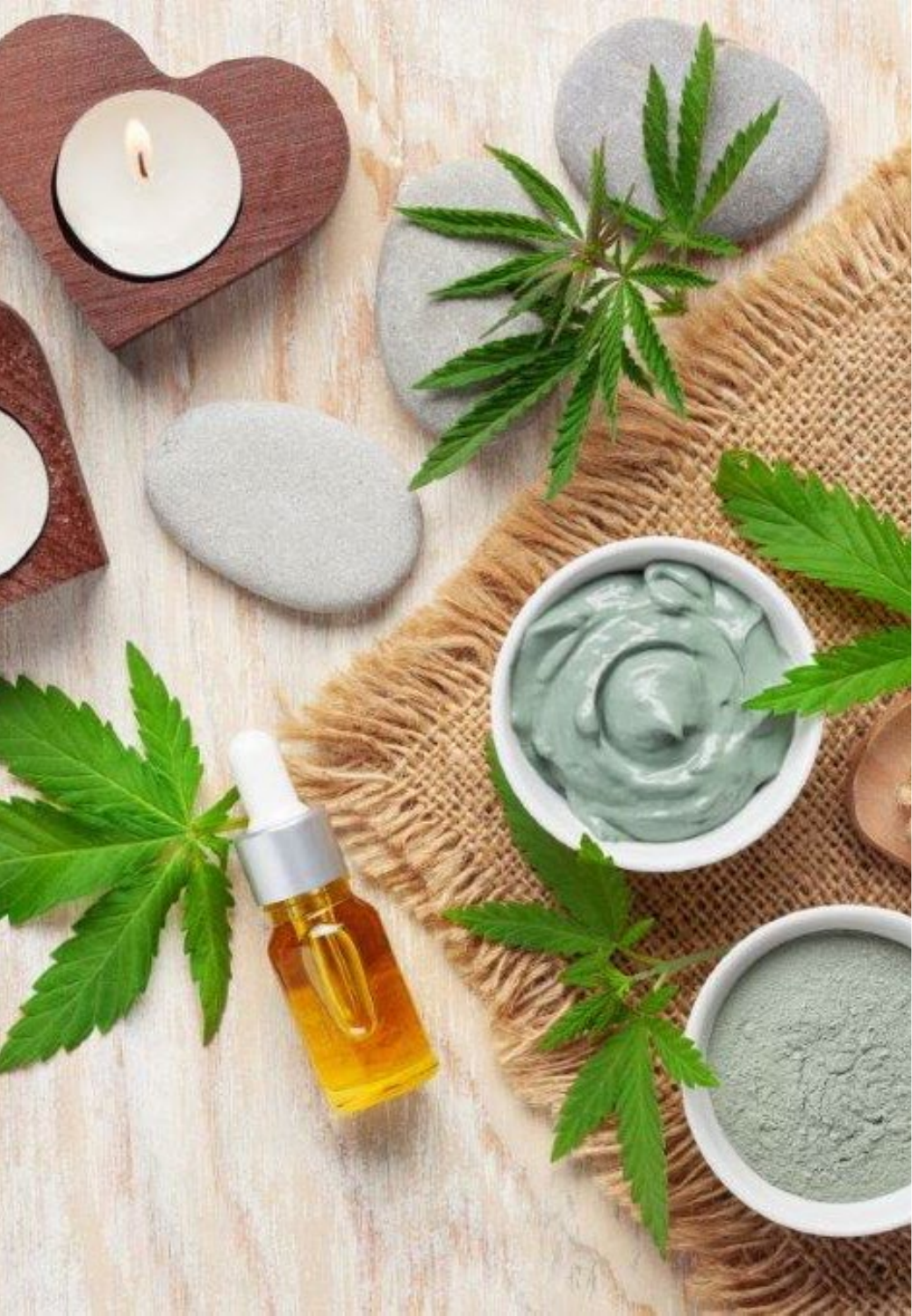# **OTHER INFORMATION & SERVICES** EYNESBURY DISCOVERY CENTRE





#### **EYNESBURY LITTLE EXPLORERS PLAYGROUP**

**WHEN:** Mondays **TIME:** 10am - 12pm **EMAIL:** ashcandice91@gmail.com

#### **EYNESBURY DANCE SCENE**

**WHEN:** Mondays: 4pm – 8pm - Jazz/Ballet Wednesdays: 4pm – 6pm - Musical Theatre

**PHONE**: 0417 619 869

**EMAIL**: eyn.dance.scene@gmail.com

479 Eynesbury Road, Eynesbury, 3338 **BOOKINGS**: meltonlearning.com.au